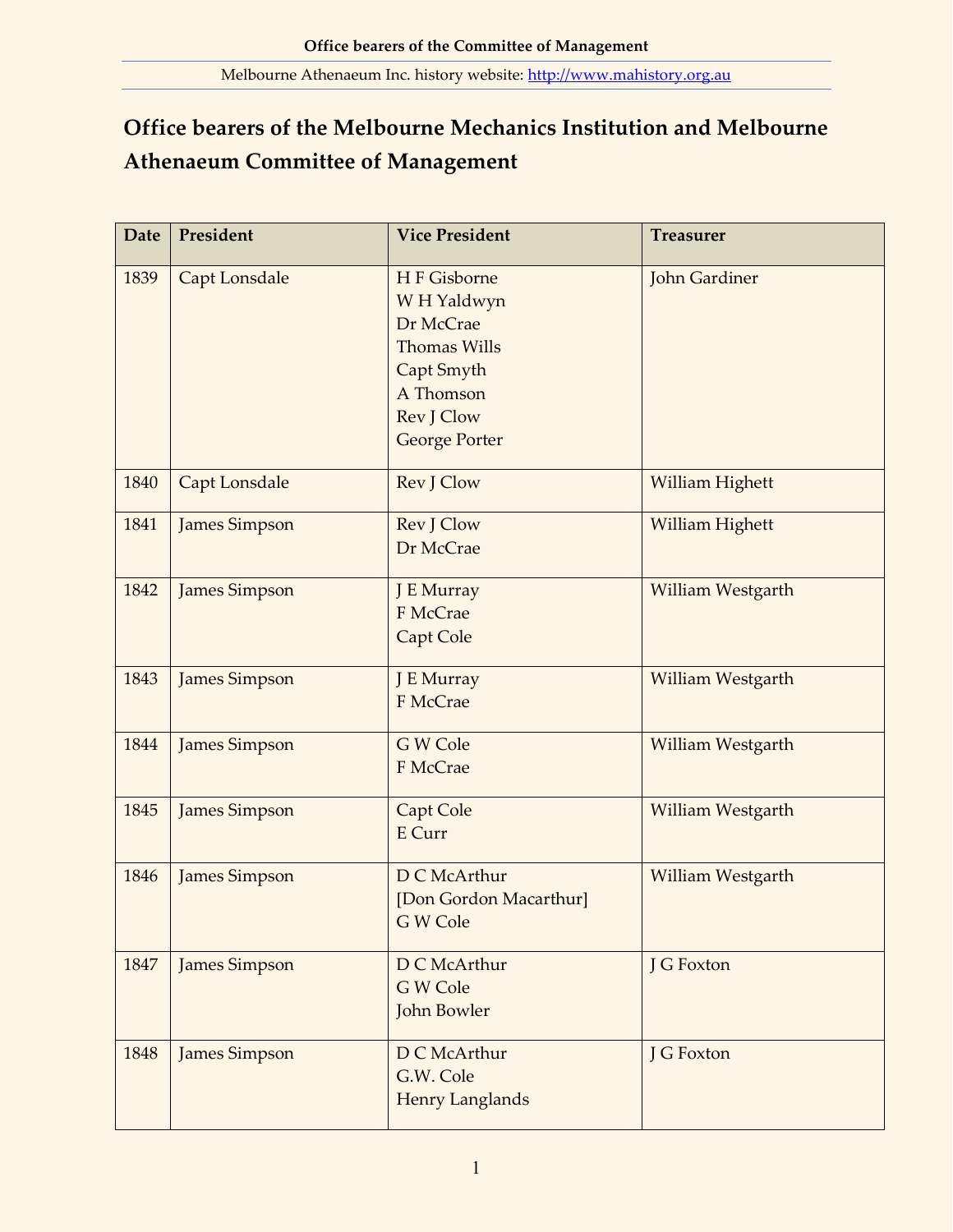| <b>Date</b> | President            | <b>Vice President</b> | <b>Treasurer</b> |
|-------------|----------------------|-----------------------|------------------|
| 1849        | <b>James Simpson</b> | D C McArthur          | J G Foxton       |
| 1850        | <b>James Simpson</b> | D C McArthur          | J G Foxton       |
| 1851        | D C McArthur         | G A Gilbert           | S Craig          |
| 1852        | D C McArthur         | G A Gilbert           | S Craig          |
| 1853        | J F Palmer           | A Hunter              | S Craig          |
| 1854        | J F Palmer           | <b>A F A Greeves</b>  | C Vaughan        |
| 1855        | J F Palmer           | <b>A F A Greeves</b>  | C Vaughan        |
| 1856        | J F Palmer           | <b>A F A Greeves</b>  | D E Wilkie       |
| 1857        | <b>A F A Greeves</b> | <b>R</b> Clowes       | D E Wilkie       |
| 1858        | A F A Greaves        | <b>R</b> Clowes       | D E Wilkie       |
| 1859        | W E Hearn            | W Gillbee             | D E Wilkie       |
| 1860        | W Gillbee            | Thomas Moubray        | D E Wilkie       |
| 1861        | <b>A F A Greeves</b> | Thomas Moubray        | D E Wilkie       |
| 1862        | Thomas Moubray       | <b>Thomas Alston</b>  | D E Wilkie       |
| 1863        | <b>Thomas Alston</b> | John Edwards          | D E Wilkie       |
| 1864        | John Edwards         | John Thompson         | D E Wilkie       |
| 1865        | E M Gibbs            | <b>Rev M Rintel</b>   | D E Wilkie       |
| 1866        | H J Hart             | <b>WP</b> Muir        | D E Wilkie       |
| 1867        | H J Hart             | E M Gibbs             | D E Wilkie       |
| 1868        | E M Gibbs            | John Edwards          | D E Wilkie       |
| 1869        | John Edwards         | <b>Henry Biers</b>    | D E Wilkie       |
| 1870        | <b>Henry Biers</b>   | A F A Greeves         | D E Wilkie       |
| 1871        | <b>Henry Biers</b>   | H Meeks               | D E Wilkie       |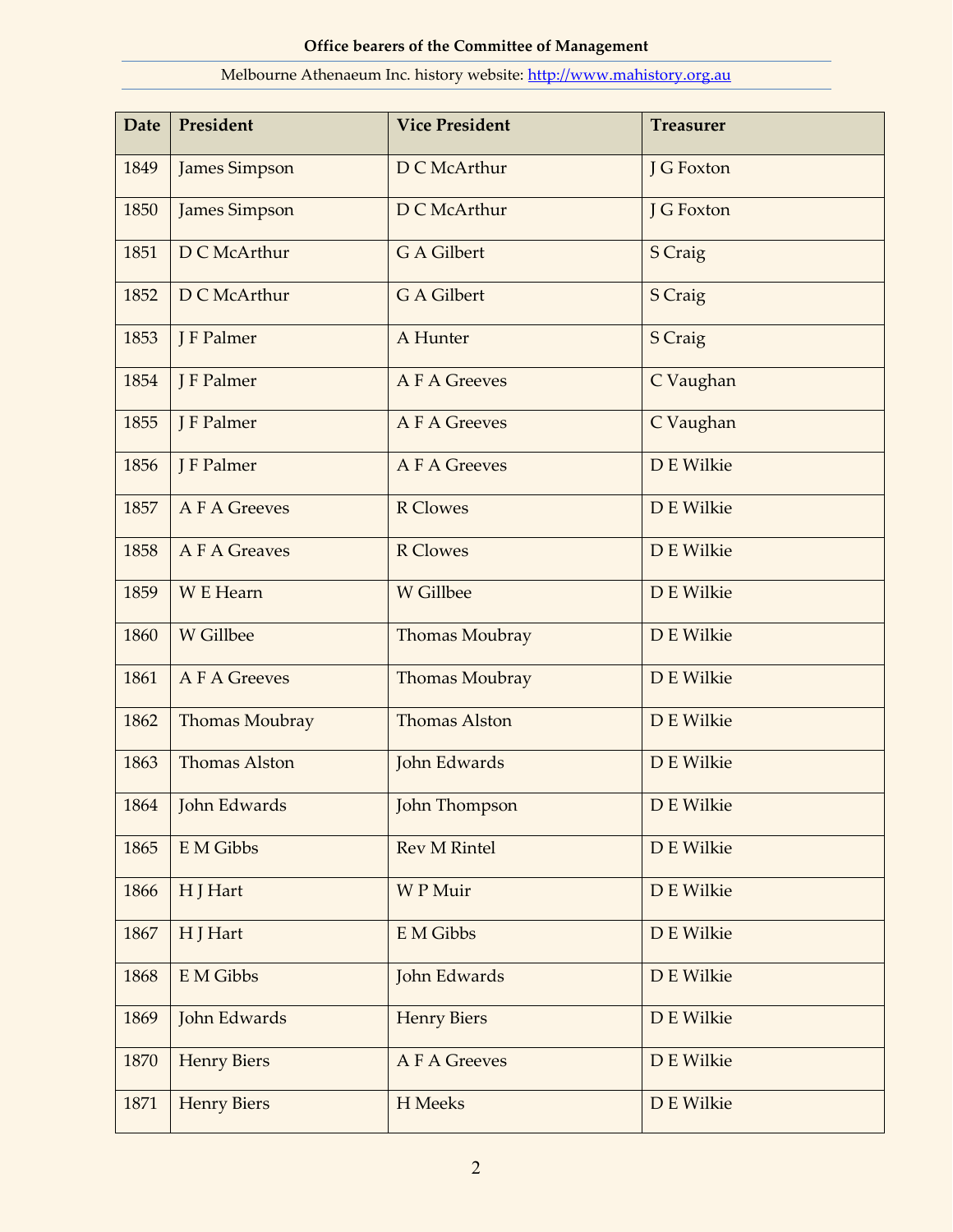| <b>Date</b> | President             | <b>Vice President</b> | <b>Treasurer</b>      |
|-------------|-----------------------|-----------------------|-----------------------|
| 1872        | <b>Henry Biers</b>    | H Meeks               | D E Wilkie            |
| 1873        | <b>Henry Biers</b>    | D Benjamin            | D E Wilkie            |
| 1874        | David Benjamin        | <b>Judge Cope</b>     | D E Wilkie            |
| 1875        | <b>Judge Cope</b>     | W Gillbee             | D E Wilkie            |
| 1876        | <b>Judge Cope</b>     | H R Fuge              | D E Wilkie            |
| 1877        | W Gillbee             | H R Fuge              | D E Wilkie            |
| 1878        | W Gillbee             | R Jack                | D E Wilkie            |
| 1879        | W Gillbee             | W levers Jnr          | D Benjamin            |
| 1880        | W levers Jnr          | R Jack                | D Benjamin            |
| 1881        | G W Rusden            | Prof J S Elkington    | D Benjamin            |
| 1882        | Prof J S Elkington    | <b>Alex Millie</b>    | D Benjamin            |
| 1883        | <b>Alex Millie</b>    | W Thompson            | H R Fuge              |
| 1884        | W Thompson            | <b>Thomas Harlin</b>  | H R Fuge              |
| 1885        | <b>Thomas Harlin</b>  | <b>Charles Rennie</b> | H R Fuge              |
| 1886        | <b>Charles Rennie</b> | George Lush           | H R Fuge              |
| 1887        | George Lush           | <b>Henry Meeks</b>    | H R Fuge              |
| 1888        | <b>Henry Meeks</b>    | <b>Joseph Goode</b>   | H R Fuge              |
| 1889        | <b>Joseph Goode</b>   | H.R. Fuge             | <b>Charles Rennie</b> |
| 1890        | H R Fuge              | H H Hayter            | <b>Charles Rennie</b> |
| 1891        | H H Hayter            | J S Ridley            | <b>Charles Rennie</b> |
| 1892        | J S Ridley            | <b>E</b> Downward     | <b>Charles Rennie</b> |
| 1893        | E Downward            | J Iliffe              | <b>Charles Rennie</b> |
| 1894        | John Iliffe           | Joseph Levi           | <b>Charles Rennie</b> |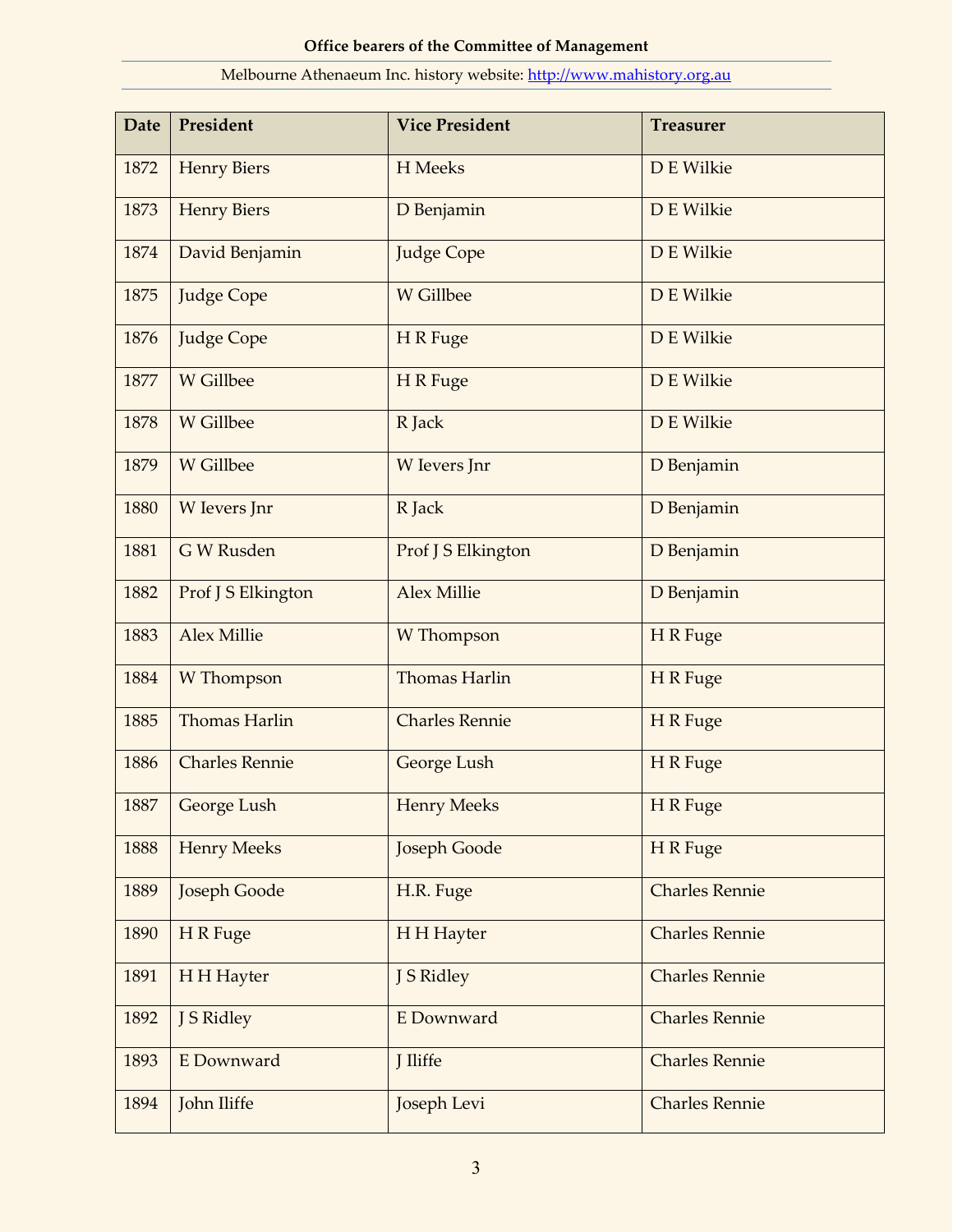| <b>Date</b> | President                   | <b>Vice President</b>     | <b>Treasurer</b>      |
|-------------|-----------------------------|---------------------------|-----------------------|
| 1895        | Joseph Levi                 | H S Barlow                | <b>Charles Rennie</b> |
| 1896        | H S Barlow                  | W A Callaway              | <b>Charles Rennie</b> |
| 1897        | W A Callaway                | M Hood                    | <b>Charles Rennie</b> |
| 1898        | M Hood                      | J Mc L Abernethy          | <b>Charles Rennie</b> |
| 1899        | J Mc L Abernethy            | L S Daniel                | <b>Charles Rennie</b> |
| 1900        | L S Daniel                  | Dr Jamieson               | <b>Charles Rennie</b> |
| 1901        | H E Grant                   | Mr Nickle                 | <b>Charles Rennie</b> |
| 1902        | D C Carr                    | H K Rusden                | <b>Charles Rennie</b> |
| 1903        | H K Rusden                  | <b>T</b> Hamilton         | <b>Charles Rennie</b> |
| 1904        | <b>T</b> Hamilton           | <b>T</b> Rooke            | <b>Charles Rennie</b> |
| 1905        | <b>T</b> Rooke              | <b>G</b> Walker           | <b>Charles Rennie</b> |
| 1906        | <b>G</b> Walker             | W G Apps                  | <b>Charles Rennie</b> |
| 1907        | <b>T</b> Rooke              | <b>G</b> Walker           | <b>Charles Rennie</b> |
| 1908        | R G Kent                    | <b>B</b> Dufty            | <b>Charles Rennie</b> |
| 1909        | <b>B</b> Dufty              | F Scanlen                 | <b>Charles Rennie</b> |
|             | 1910   F Scanlen            | E H Cooke                 | W A Callaway          |
| 1911        | <b>E</b> H Cooke            | D Martin                  | <b>Charles Rennie</b> |
| 1912        | D Martin                    | J H Kelly                 | <b>Charles Rennie</b> |
| 1913        | J H Kelly                   | A J Masters               | <b>Charles Rennie</b> |
| 1914        | A J Masters                 | H M Knight                | <b>Charles Rennie</b> |
| 1915        | H M Knight                  | <b>Sir Edward Carlile</b> | <b>Charles Rennie</b> |
| 1916        | <b>Sir W Edward Carlile</b> | Dr A Lewers               | <b>Charles Rennie</b> |
| 1917        | Dr Alex Lewers              | E Shew                    | <b>Charles Rennie</b> |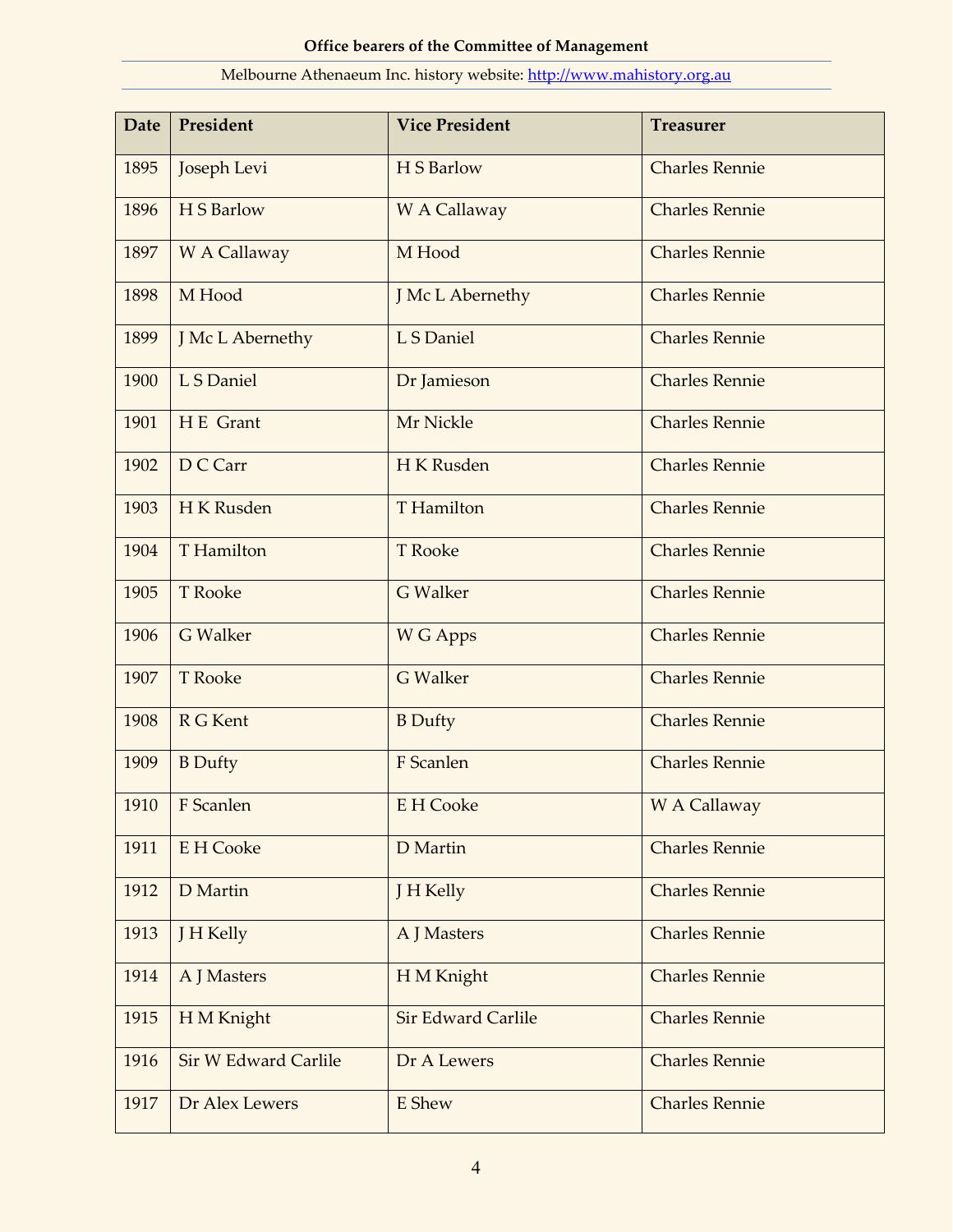# **Date President Vice President Treasurer** 1918 Edward Shew E E Dillon Charles Rennie 1919 C A Topp F A Kernot Charles Rennie 1920 F A Kernot and C.A. Topp (Act. Pres.) A W Rinder Charles Rennie 1921 Dr A W Rinder G H Wigg Charles Rennie 1922 J G Thomson J McNally Charles Rennie 1923 J G Thomson J J McNally Charles Rennie 1924 Charles Rennie J McNally Cuthbert Rigg 1925 George Lush T W Bothroyd Charles Rennie 1926 | T W Bothroyd G H Wigg Charles Rennie 1927 G H Wigg Dr J A Kennison Charles Rennie 1928 G H Wigg W A Callaway Charles Rennie 1929 | W A Callaway | W F Greenwood | Charles Rennie 1930 | W F Greenwood The Rev D. A Cameron G H Wigg 1931 | W F Greenwood | The Rev D A Cameron | G H Wigg 1932 The Rev D A Cameron A Burr G H Wigg 1933 The Rev D A Cameron A Burr G H Wigg 1934 | A Burr **E E Dillon** | E E Dillon | G H Wigg 1935 | A Burr Cuthbert Rigg G H Wigg 1936 L V Biggs A Burr G H Wigg 1937 The Rev Dr A Law Major William Bolton Cuthbert P Rigg 1938 | Major William Bolton | The Rev Dr A Law | Cuthbert P Rigg 1939 George Fielding M W Bolton M M F Burke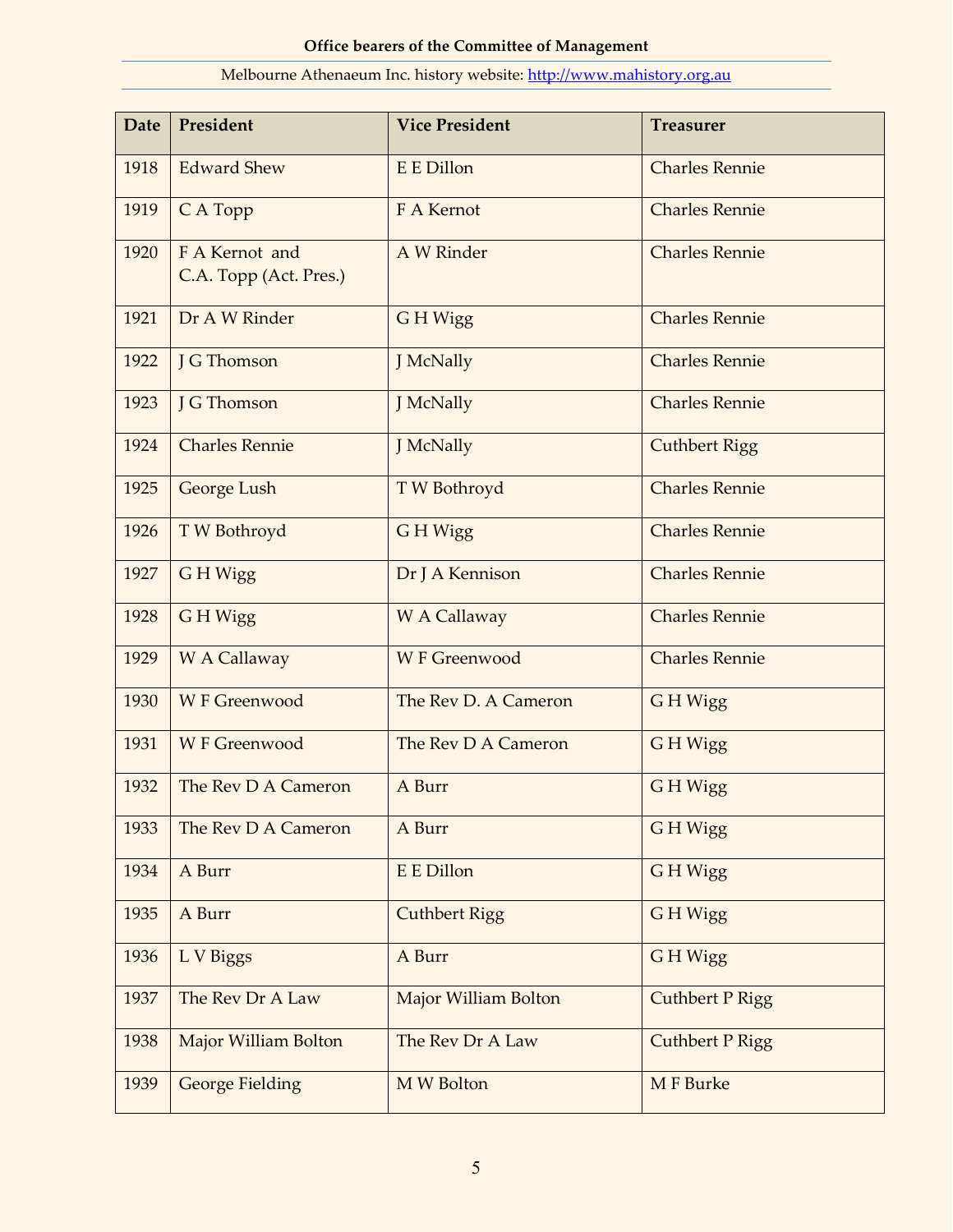| <b>Date</b> | President                       | <b>Vice President</b>                     | <b>Treasurer</b> |
|-------------|---------------------------------|-------------------------------------------|------------------|
| 1940        | <b>George Fielding</b>          | <b>W F Gates</b>                          | M F Burke        |
| 1941        | <b>William F Gates</b>          | E Robinson                                | <b>MF</b> Burke  |
| 1942        | E W Robinson                    | J B Grut                                  | <b>MF</b> Burke  |
| 1943        | E W Robinson                    | J B Grut                                  | <b>MF</b> Burke  |
| 1944        | E Edwards Kelly                 | J B Grut                                  | <b>MF</b> Burke  |
| 1945        | M F Burke                       | R M Scott                                 | A W M Chalmers   |
| 1946        | <b>Cuthbert King</b>            | R M Scott                                 | <b>MF</b> Burke  |
| 1947        | R M Scott                       | A C Tingate                               | M F Burke        |
| 1948        | A C Tingate                     | <b>Stanley Wilkinson</b>                  | M F Burke        |
| 1949        | Dr Stanley Wilkinson            | R H Beers                                 | <b>MF</b> Burke  |
| 1950        | <b>R</b> H Beers                | <b>W R Eldridge</b>                       | <b>MF</b> Burke  |
| 1951        | <b>WH</b> Tredinnick            | A C Meckiff                               | M F Burke        |
| 1952        | A C Meckiff                     | <b>E</b> O Duncan                         | M F Burke        |
| 1953        | M F Burke                       | <b>EO</b> Duncan                          | L N Malkin       |
| 1954        | E O Duncan                      | Rev.C A Grey                              | L N Malkin       |
| 1955        | W H Ellwood                     | Chaplain-General A H Stewart   L N Malkin |                  |
| 1956        | T G Rapke                       | A C Tingate                               | L N Malkin       |
| 1957        | <b>W</b> R Hemming              | A C Tingate                               | L N Malkin       |
| 1958        | L H E Barnes                    | <b>A C Tingate</b>                        | L N Malkin       |
| 1959        | A C Tingate                     | <b>W G Cramer</b>                         | L N Malkin       |
| 1960        | <b>W G Cramer</b><br>d.Oct.1960 | R H Beers                                 | L N Malkin       |
| 1961        | R H Beers                       | Dr P Kingston                             | L N Malkin       |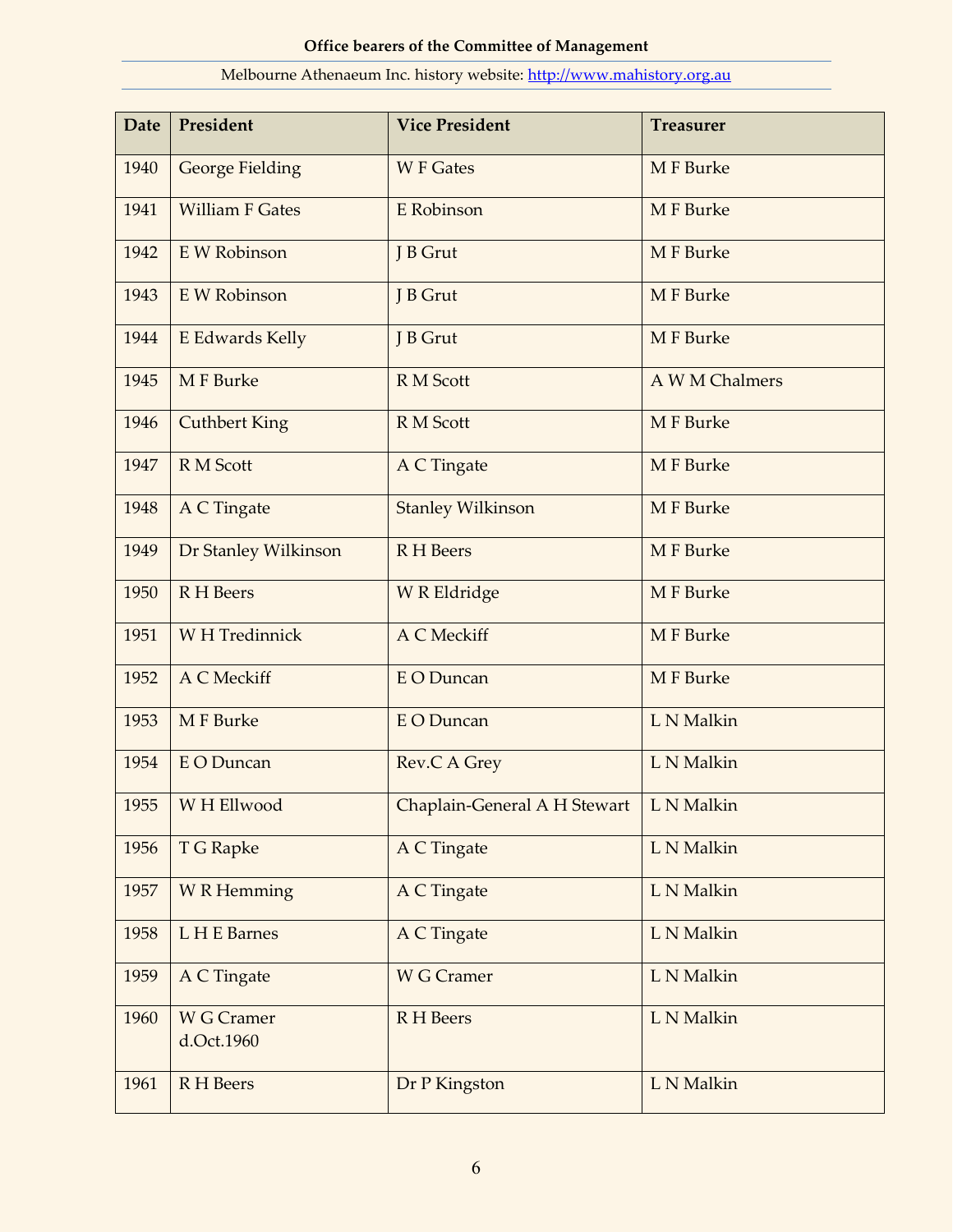| <b>Date</b> | President                            | <b>Vice President</b>               | <b>Treasurer</b> |
|-------------|--------------------------------------|-------------------------------------|------------------|
| 1962        | Dr P Kinston                         | <b>EO</b> Duncan                    | L N Malkin       |
| 1963        | E O Duncan                           | E J Hamilton-Moore                  | L N Malkin       |
| 1964        | E J Hamilton-Moore                   | W H Ellwood                         | L N Malkin       |
| 1965        | R Hemming                            | A V Yeo                             | L N Malkin       |
| 1966        | A V Yeo                              | Rev TW Thomas, Dean of<br>Melbourne | L N Malkin       |
| 1967        | Rev T W Thomas, Dean of<br>Melbourne | L H E Barnes                        | L N Malkin       |
| 1968        | Rev T W Thomas, Dean of<br>Melbourne | A L King                            | L N Malkin       |
| 1969        | Rev T W Thomas, Dean of<br>Melbourne | A L King                            | F Ashforth       |
| 1970        | A L King                             | A W Stovold                         | F Ashforth       |
| 1971        | A L King                             | A W Stovold                         | F Ashforth       |
| 1972        | A L King                             | A W Stovold                         | F Ashforth       |
| 1973        | A W Stovold                          | H Marks                             | F Ashforth       |
| 1974        | A W Stovold                          | H Marks                             | F Ashforth       |
| 1975        | H Marks                              | A W Stovold                         | F Ashorth        |
| 1976        | H Marks                              | J Bayard                            | F Ashforth       |
| 1977        | H J Marks<br>d. June1977             | G Hervey-Tennyson                   | F Ashforth       |
| 1978        | G Hervey-Tennyson                    | S I Archbold                        | F Ashforth       |
| 1979        | G Hervey-Tennyson                    | SI Archbold                         | F Ashforth       |
| 1980        | G Hervey-Tennyson                    | S I Archbold                        | F Ashforth       |
| 1981        | G Hervey-Tennyson                    | J Blake                             | S I Archbold     |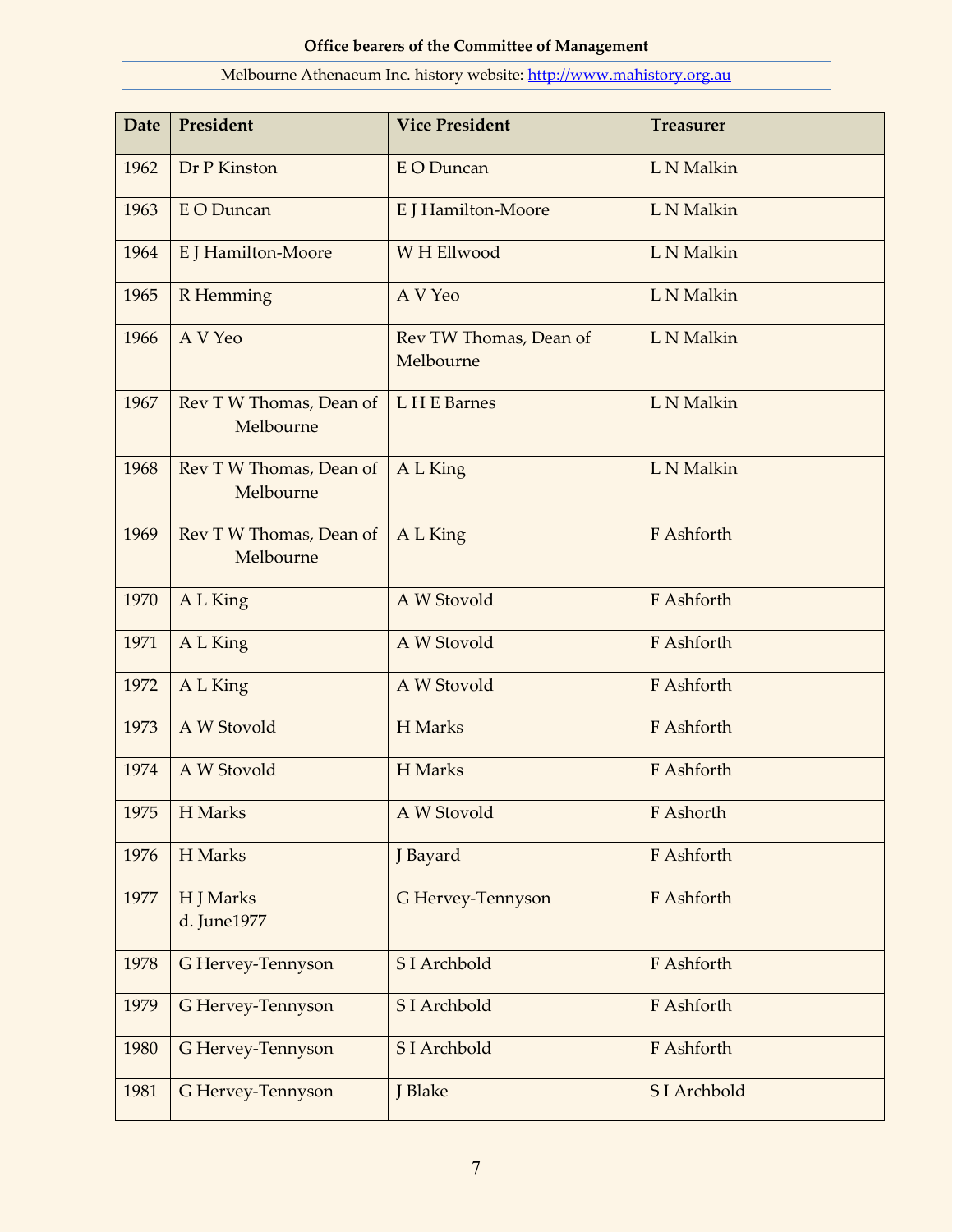## **Date President Vice President Treasurer** 1982 G Hervey-Tennyson J J Blake S I Archbold 1983 G Hervey-Tennyson J J Blake J J Baynard (res. Nov.); R E Moss(app.Dec.) 1984 G Hervey-Tennyson J J Blake Miss Barbara Main (app. Feb) (1st woman office bearer) 1985 G Hervey-Tennyson Miss A Anderson Miss Barbara Main 1986 G Hervey-Tennyson Miss A Anderson Miss Barbara Main 1987 | G Hervey -Tennyson | Miss A Anderson | Miss Barbara Main 1988 G Hervey-Tennyson K Hill Miss Barbara Main 1989 | G Hervey-Tennyson | K Hill | Miss Barbara Main 1990 G Hervey-Tennyson K Hill K Hill Miss Barbara Main 1991 G Hervey-Tennyson K Hill Mrs Phyllis Eddy 1992 G Hervey-Tennyson K Hill Mrs Phyllis Eddy 1993 G Hervey-Tennyson K Hill Mrs Phyllis Eddy 1994 G Hervey-Tennyson K Hill d. P Hesse Elected May Mrs Phyllis Eddy 1995 G Hervey-Tennyson P Hesse Mrs Phyllis Eddy 1996 G Hervey-Tennyson P Hesse & A E Vinck Mrs Phyllis Eddy 1997 | A E Vinck | Peter Lovell Mrs Phyllis Eddy 1998 | A E Vinck | Peter Lovell Mrs Phyllis Eddy 1999 Peter Lovell Wilma Stubbs Mrs Phyllis Eddy 2000 Peter Lovell Wilma Stubbs Mrs Phyllis Eddy 2001 Peter Lovell Wilma Stubbs Mrs Phyllis Eddy

#### Melbourne Athenaeum Inc. history website: [http://www.mahistory.org.au](http://www.mahistory.org.au/)